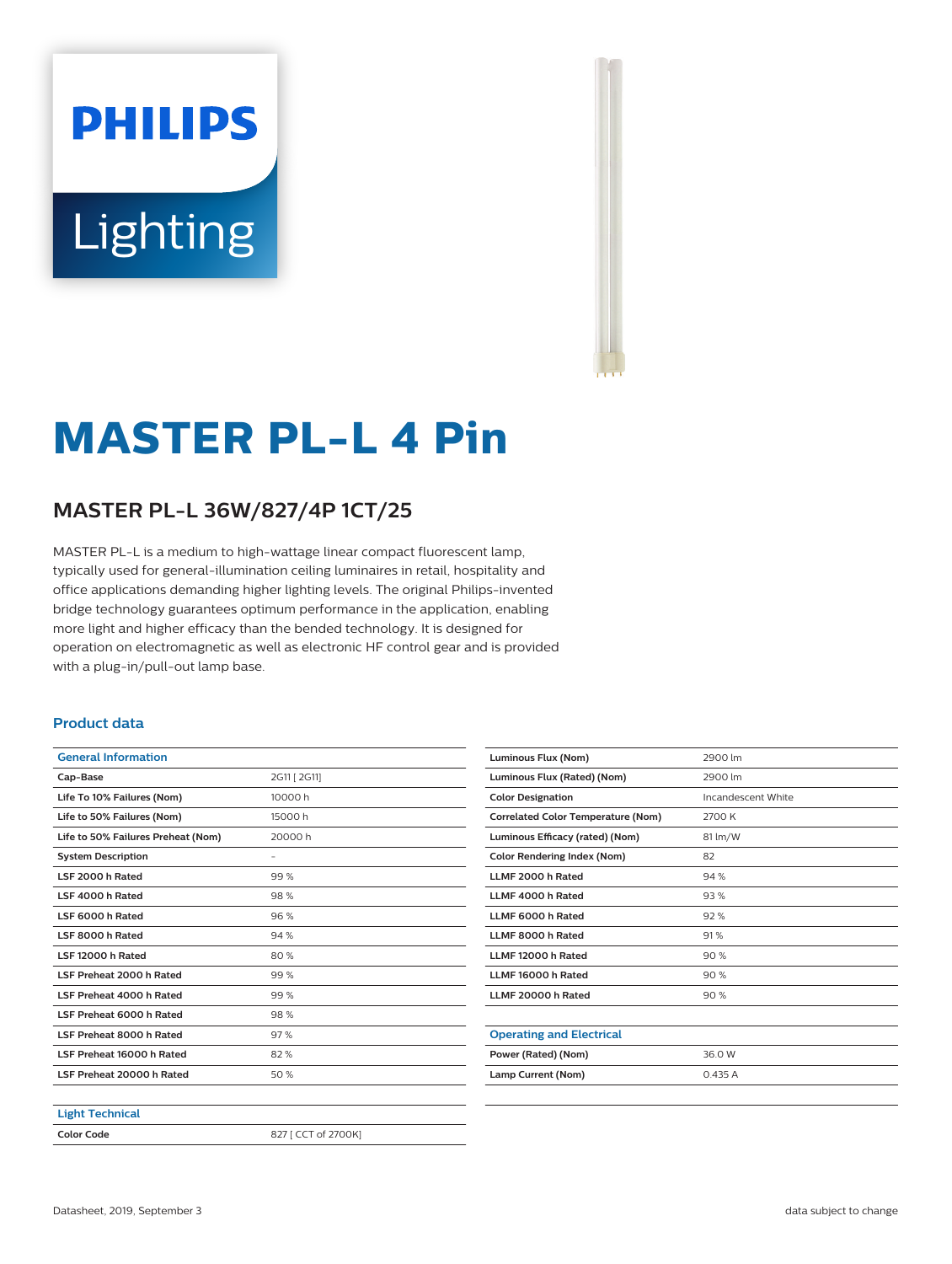## **MASTER PL-L 4 Pin**

| <b>Temperature</b>                   |                   |
|--------------------------------------|-------------------|
| Design Temperature (Nom)             | 30 °C             |
|                                      |                   |
| <b>Controls and Dimming</b>          |                   |
| Dimmable                             | Yes               |
|                                      |                   |
| <b>Mechanical and Housing</b>        |                   |
| <b>Cap-Base Information</b>          | 4 Pins            |
|                                      |                   |
| <b>Approval and Application</b>      |                   |
| <b>Energy Efficiency Label (EEL)</b> | Α                 |
| Mercury (Hg) Content (Nom)           | 2.0 <sub>mg</sub> |
| Energy Consumption kWh/1000 h        | 40 kWh            |
|                                      |                   |

| <b>Product Data</b>                  |                               |  |  |  |
|--------------------------------------|-------------------------------|--|--|--|
| Full product code                    | 871150070673741               |  |  |  |
| Order product name                   | MASTER PL-L 36W/827/4P 1CT/25 |  |  |  |
| <b>EAN/UPC - Product</b>             | 8711500706737                 |  |  |  |
| Order code                           | 927903408272                  |  |  |  |
| <b>Numerator - Quantity Per Pack</b> |                               |  |  |  |
| Numerator - Packs per outer box      | 25                            |  |  |  |
| Material Nr. (12NC)                  | 927903408272                  |  |  |  |
| Net Weight (Piece)                   | 104.000 g                     |  |  |  |
| <b>ILCOS Code</b>                    | FSD-36/27/1B-E-2G11           |  |  |  |
|                                      |                               |  |  |  |

#### **Warnings and Safety**

- Lamp light technical and electrical characteristics are influenced by operating conditions, i.e. lamp ambient temperature and operating position as well as applied control gear
- Shorter lamp life when often switching and not well pre-heated electrodes
- A lamp breaking is extremely unlikely to have any impact on your health. If a lamp breaks, ventilate the room for 30 minutes and remove the parts, preferably with gloves. Put them in a sealed plastic bag and take it to your local waste facilities for recycling. Do not use a vacuum cleaner.

#### **Dimensional drawing**



| Product                                                         |  | $D(max)$ $D1(max)$ $A(max)$ | B (max) C (max) |  |
|-----------------------------------------------------------------|--|-----------------------------|-----------------|--|
| MASTER PL-L 36W/827/4P 39.0 mm 18.0 mm 384.2 mm 410 mm 416.6 mm |  |                             |                 |  |
| 1CT/25                                                          |  |                             |                 |  |